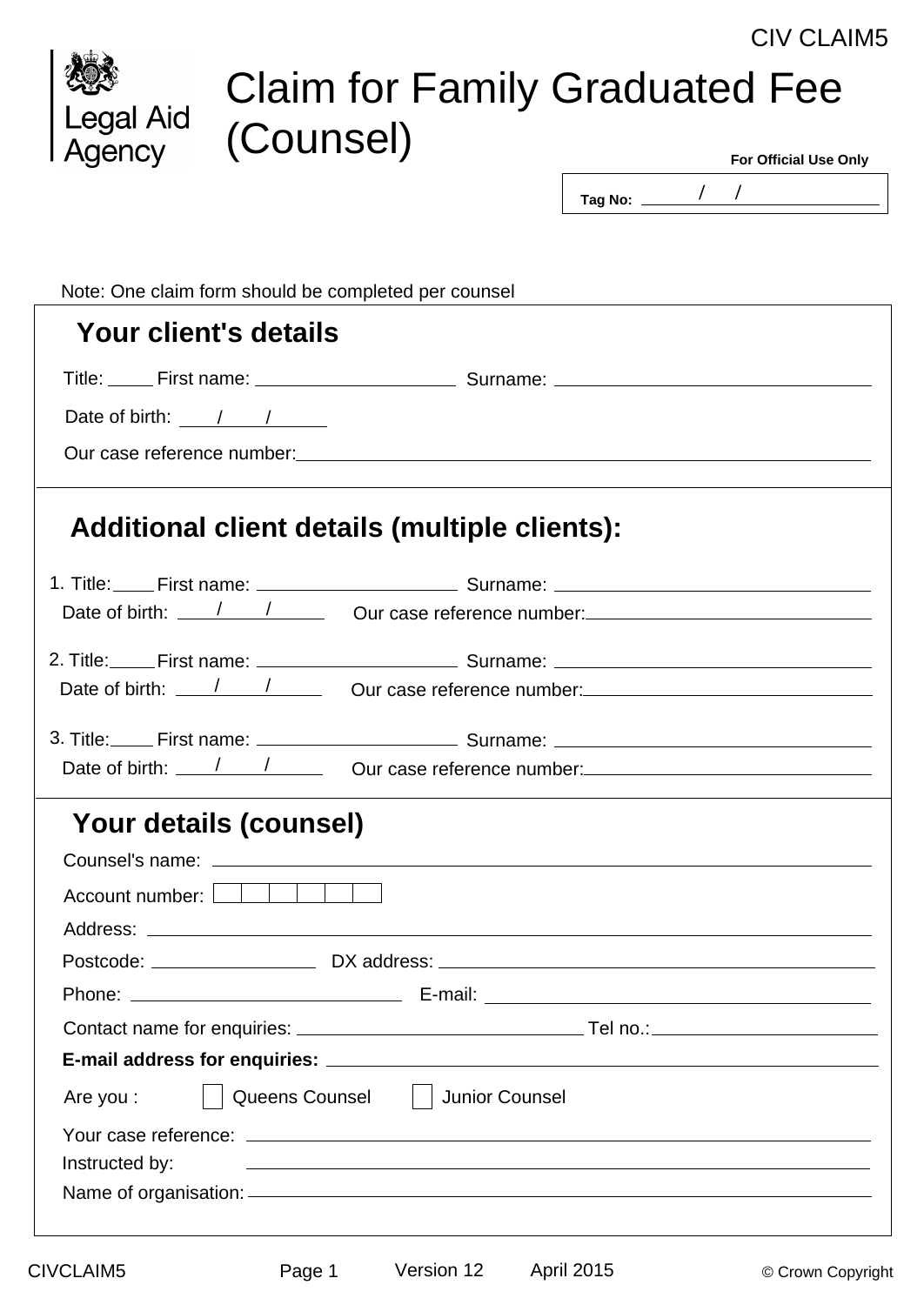# **Description of main issues in this case**

- Please include name of court, nature of application(s) and where applicable hearing listing **4** times and time spent at hearing (please give starting and finishing times if not endorsed on the brief)
- $4$  If you are claiming for travel or overnight accommodation, please provide justification.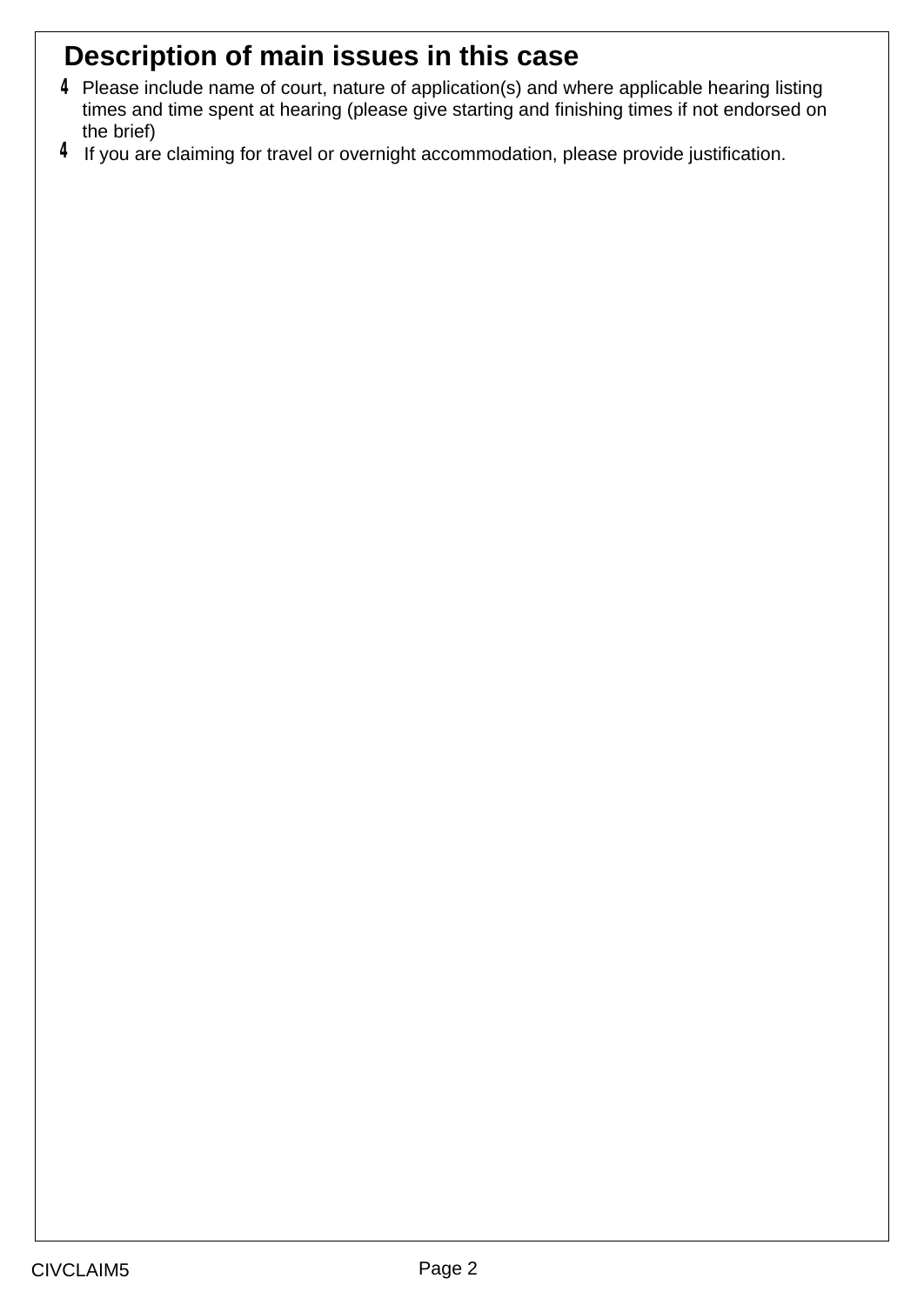#### **Schedule of payments claimed**

- **4** Please see Guidance for CIVClaim 5 for completion.
- Complete in chronological order. All figures are net of VAT. **4**
- Where the claim relates to more than one set of proceedings please photocopy and **4** complete this page once to show work done per set of proceedings.

Category of case (please tick one only):

- 1 Family injunctions 2 Public law children
	-
- $\Box$  3 Private law children  $\Box$  4
	- Ancillary relief and all other family proceedings

Where a set of proceedings covers more than one category of work, counsel must choose which single category of work to be paid under.

| Function      | Date of<br>instruction                                  | Function<br>dates | Bolt on<br>Payments<br>$2^{\circ}$ | Prep but<br>no<br>hearing '3 | No. of<br>hearing<br>units '4 | Rates for<br>units '5<br>E : p | Base fee<br>total cost '6<br>E : p | Settlement<br>supplement<br>'7<br>E : p | No. of SIPS<br>per function<br>'8 | Cost of<br><b>SIPS</b><br>'9<br>E: p | Advocate<br>bundle<br>176-350<br>pages '10<br>$E$ : $p$               | Advocate<br>bundle<br>351-700<br>pages '10<br>£ : p | Special<br>Prep time<br>(hrs:mins)<br>'11 | Special<br>Prep cost<br>E : p | <b>High Court</b><br>Payment<br>12 | Sub Total<br>per<br>Function<br>E : p |
|---------------|---------------------------------------------------------|-------------------|------------------------------------|------------------------------|-------------------------------|--------------------------------|------------------------------------|-----------------------------------------|-----------------------------------|--------------------------------------|-----------------------------------------------------------------------|-----------------------------------------------------|-------------------------------------------|-------------------------------|------------------------------------|---------------------------------------|
|               |                                                         |                   |                                    |                              |                               |                                |                                    |                                         |                                   |                                      |                                                                       |                                                     |                                           |                               |                                    |                                       |
|               |                                                         |                   |                                    |                              |                               |                                |                                    |                                         |                                   |                                      |                                                                       |                                                     |                                           |                               |                                    |                                       |
|               |                                                         |                   |                                    |                              |                               |                                |                                    |                                         |                                   |                                      |                                                                       |                                                     |                                           |                               |                                    |                                       |
|               |                                                         |                   |                                    |                              |                               |                                |                                    |                                         |                                   |                                      |                                                                       |                                                     |                                           |                               |                                    |                                       |
|               |                                                         |                   |                                    |                              |                               |                                |                                    |                                         |                                   |                                      |                                                                       |                                                     |                                           |                               |                                    |                                       |
|               |                                                         |                   |                                    |                              |                               |                                |                                    |                                         |                                   |                                      |                                                                       |                                                     |                                           |                               |                                    |                                       |
|               |                                                         |                   |                                    |                              |                               |                                |                                    |                                         |                                   |                                      |                                                                       |                                                     |                                           |                               |                                    |                                       |
|               |                                                         |                   |                                    |                              |                               |                                |                                    |                                         |                                   |                                      |                                                                       |                                                     |                                           |                               |                                    |                                       |
|               |                                                         |                   |                                    |                              |                               |                                |                                    |                                         |                                   |                                      |                                                                       |                                                     |                                           |                               |                                    |                                       |
|               |                                                         |                   |                                    |                              |                               |                                |                                    |                                         |                                   |                                      |                                                                       |                                                     |                                           |                               |                                    |                                       |
|               |                                                         |                   |                                    |                              |                               |                                |                                    |                                         |                                   |                                      |                                                                       |                                                     |                                           |                               |                                    |                                       |
|               |                                                         |                   |                                    |                              |                               |                                |                                    |                                         |                                   |                                      |                                                                       |                                                     |                                           |                               |                                    |                                       |
|               |                                                         |                   |                                    |                              |                               |                                |                                    |                                         |                                   |                                      |                                                                       |                                                     |                                           |                               |                                    |                                       |
|               |                                                         |                   |                                    |                              |                               |                                |                                    |                                         |                                   |                                      |                                                                       |                                                     |                                           |                               |                                    |                                       |
|               |                                                         |                   |                                    |                              |                               |                                |                                    |                                         |                                   |                                      |                                                                       |                                                     |                                           |                               |                                    |                                       |
|               |                                                         |                   |                                    |                              |                               |                                |                                    |                                         |                                   |                                      |                                                                       |                                                     |                                           |                               |                                    |                                       |
| Sub<br>totals |                                                         |                   |                                    |                              |                               |                                |                                    |                                         |                                   |                                      |                                                                       |                                                     |                                           |                               |                                    |                                       |
|               |                                                         |                   |                                    |                              |                               |                                | $\boldsymbol{\mathsf{A}}$          | $\, {\bf B}$                            |                                   | $\mathbf{C}$                         | D                                                                     | $\mathsf E$                                         |                                           | $\mathsf F$                   | G                                  |                                       |
|               | Total of $A + B + C +$ either D or $E \times G + F = E$ |                   |                                    |                              |                               | $\sim 100$                     | p<br>H                             |                                         |                                   |                                      | See CIVClaim 5 Guidance for details on how to complete this schedule. |                                                     |                                           |                               |                                    |                                       |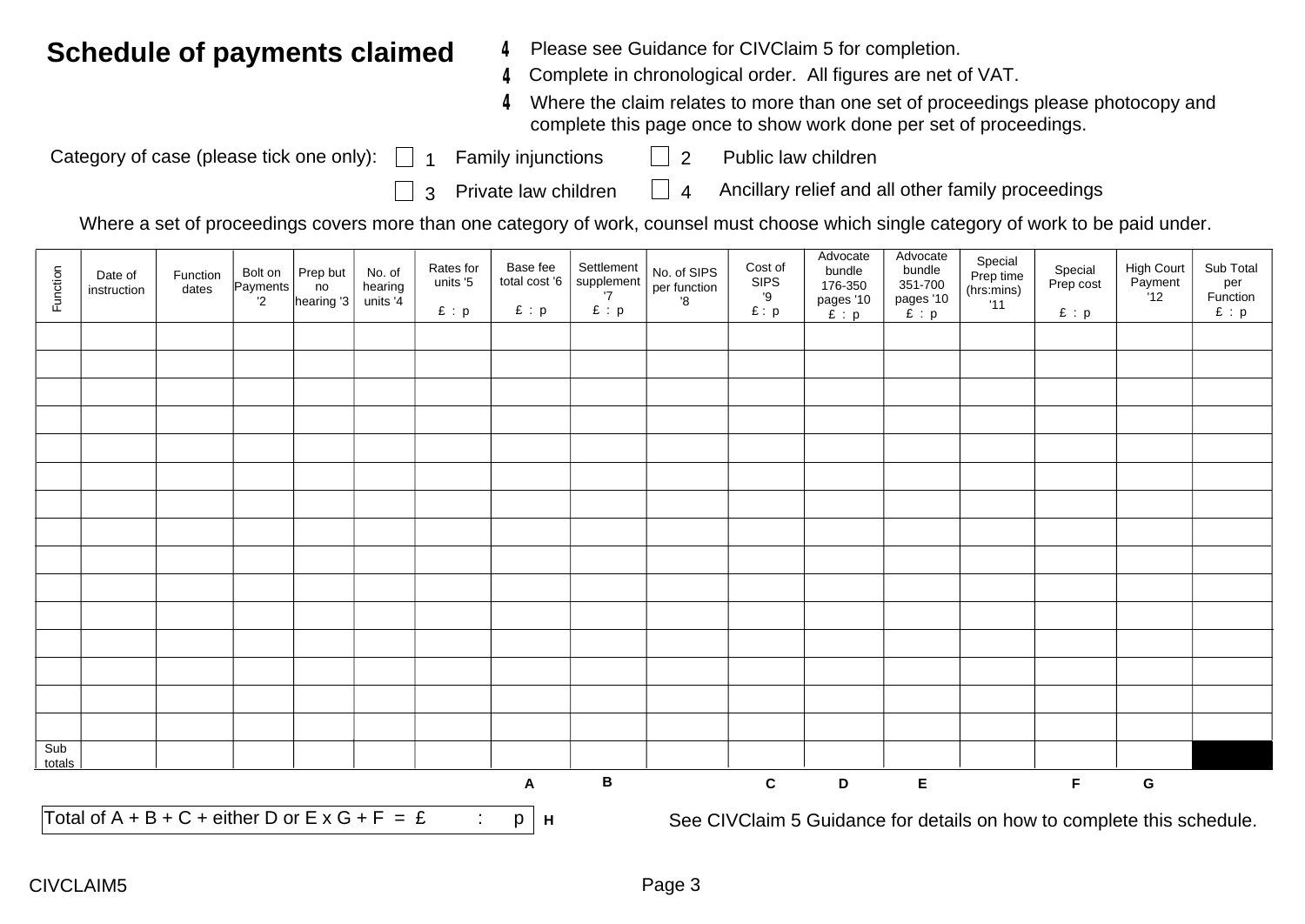## **Incidental items**

**4** Please see Guidance for CIVClaim 5 for completion.

Please photocopy, complete and attach additional copies of this page as required **4**

| Audio/Visual tapes and discs              |           |            |    |   |            |            |            |            |                |                          |            |                          |  |            | <b>Total cost</b>    |              |
|-------------------------------------------|-----------|------------|----|---|------------|------------|------------|------------|----------------|--------------------------|------------|--------------------------|--|------------|----------------------|--------------|
| No. of tapes:<br>Running time (hrs:mins): |           |            | ÷  |   |            |            |            |            |                |                          |            |                          |  |            |                      | $\mathbf{I}$ |
| <b>Travel time</b>                        |           |            |    |   |            |            |            |            |                |                          |            |                          |  |            |                      |              |
| Dates:                                    |           | $\sqrt{ }$ |    |   |            |            |            |            |                | $\sqrt{ }$               |            |                          |  |            |                      |              |
| Time each date (hrs:mins):                |           |            |    |   | ÷          |            |            |            |                | ÷                        |            |                          |  |            | ÷                    | IJ           |
| <b>Hotel Expenses</b>                     |           |            |    |   |            |            |            |            |                |                          |            |                          |  |            |                      |              |
| Dates:<br>Dates:                          |           |            |    |   | $\sqrt{ }$ | $\sqrt{ }$ | $\sqrt{2}$ | $\sqrt{ }$ | $\overline{1}$ | $\sqrt{2}$<br>$\sqrt{ }$ | $\sqrt{ }$ | $\sqrt{2}$<br>$\sqrt{2}$ |  | $\sqrt{2}$ |                      |              |
| Total no. of nights claimed:              |           |            |    |   |            |            |            |            |                |                          |            |                          |  |            | $\ddot{\phantom{a}}$ | $\mathsf{K}$ |
| <b>Travel Expenses</b>                    |           |            |    |   |            |            |            |            |                |                          |            |                          |  |            |                      |              |
| Dates:                                    |           |            |    |   |            | $\sqrt{ }$ |            |            |                | $\sqrt{ }$               |            |                          |  |            |                      |              |
| Mileage per date:                         |           |            |    |   |            |            |            |            |                |                          |            |                          |  |            |                      |              |
| Cost of 2nd class travel<br>per date:     |           |            |    |   | ÷          |            | ÷          | ÷.         |                | ÷                        |            | ÷                        |  | ÷          | ÷                    | L            |
| Total claimed $(I + J + K + L = M)$       |           |            |    |   |            |            |            |            |                |                          |            |                          |  |            | ÷                    | M            |
| Total of $H + M =$                        | £         |            |    | p |            |            |            |            |                |                          |            |                          |  |            |                      |              |
|                                           |           |            |    |   |            |            |            |            |                |                          |            |                          |  |            |                      |              |
| Total VAT:                                | £         |            |    | p |            |            |            |            |                |                          |            |                          |  |            |                      |              |
| <b>Grand total:</b>                       | $\pounds$ |            | ÷. | p |            |            |            |            |                |                          |            |                          |  |            |                      |              |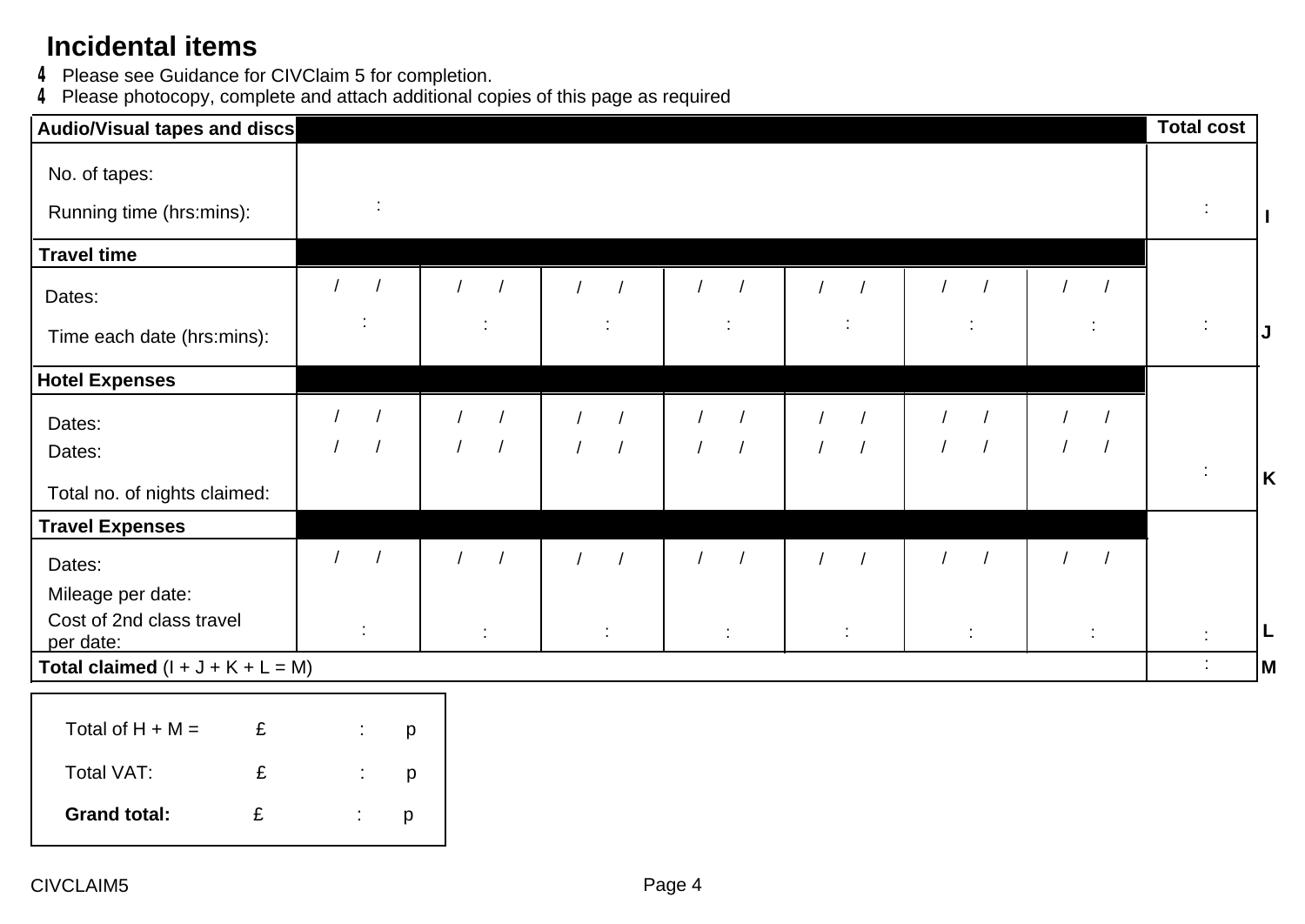| Preparation for hearing where no hearing takes place or counsel is<br>prevented from attending                                                                                  |
|---------------------------------------------------------------------------------------------------------------------------------------------------------------------------------|
| $4$ Please provide full details in support of your claim, including reasons why you were not able to<br>represent your client at the hearing or the hearing did not take place: |
|                                                                                                                                                                                 |
|                                                                                                                                                                                 |
|                                                                                                                                                                                 |
| Special preparation: cases where the LAA assesses payment<br>(ie non hearing functions)                                                                                         |
| (a) Advocate bundle payment                                                                                                                                                     |
| Did the advocate bundle exceed 700 pages?                                                                                                                                       |
| Yes<br>If yes, please state total number of pages ______<br>No                                                                                                                  |
| How many hours of preparation do you seek payment for?                                                                                                                          |
| (b) Complexity<br>Did the proceedings involve exceptionally complex issues of law or fact?                                                                                      |
| Yes<br>No                                                                                                                                                                       |
| If yes, please supply details:                                                                                                                                                  |
|                                                                                                                                                                                 |
|                                                                                                                                                                                 |
|                                                                                                                                                                                 |
|                                                                                                                                                                                 |
| Please state the number of hours you would normally have worked on this type of case, if it did<br>not involve exceptionally complex issues of law or fact                      |
| How many additional hours of preparation do you seek payment for?                                                                                                               |
| (c) Public Law                                                                                                                                                                  |
| In public law proceedings, was the main hearing split so that a period of at least 4 months<br>elapsed between its commencement and the time at which it resumed?               |
| Yes<br><b>No</b>                                                                                                                                                                |
| If yes please state duration of time elapsed:                                                                                                                                   |
| Please state the number of hours you would normally have spent on preparation, had the main<br>hearing not been split                                                           |
| How many additional hours of preparation do you seek payment for?                                                                                                               |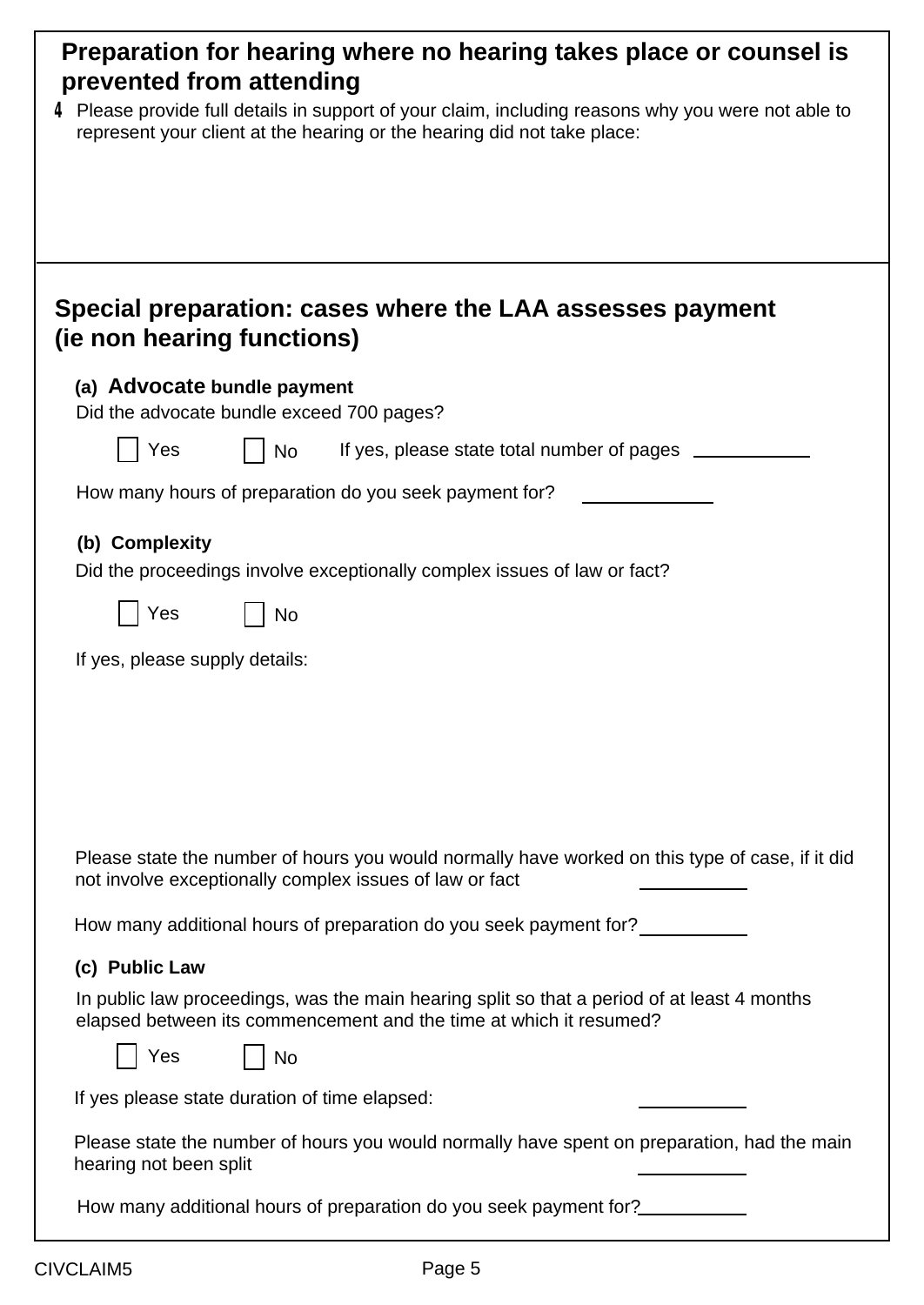#### **Settlement supplement claimed for Function 5**

How many days was the main hearing listed for? \_\_\_\_\_\_\_\_ On what day did the case settle?

No settlement supplement is payable in the primary hearing unit of Function F5 where the **4** proceedings have been listed for less than two days, or any secondary hearing unit.

## **Cases in the Magistrates Court/before lay justice or justices' clerk**

Was authority obtained from the LAA to instruct/brief you in this case?  $\Box$  Yes  $\Box$  No

If you answered no to this question, please give your reasons for acting in this case and set out the times spent in the table below (which will be paid to you at the solicitors rate of remuneration under the payment annex to the specification of the 2007 Unified Contract (Civil)).

| Function     | Date<br>dd/mm/yy | Prep<br>Time | Prep<br>Cost | Travel<br>Time | Travel<br>Cost | Waiting<br>Time | Waiting<br>Cost | Conf/Neg Conf/Neg<br>Time Cost | Hearing<br>Time | Hearing<br>Cost | Sub<br>Total |
|--------------|------------------|--------------|--------------|----------------|----------------|-----------------|-----------------|--------------------------------|-----------------|-----------------|--------------|
|              |                  |              |              |                |                |                 |                 |                                |                 |                 |              |
|              |                  |              |              |                |                |                 |                 |                                |                 |                 |              |
|              |                  |              |              |                |                |                 |                 |                                |                 |                 |              |
|              |                  |              |              |                |                |                 |                 |                                |                 |                 |              |
|              |                  |              |              |                |                |                 |                 |                                |                 |                 |              |
|              |                  |              |              |                |                |                 |                 |                                |                 |                 |              |
|              |                  |              |              |                |                |                 |                 |                                |                 |                 |              |
|              |                  |              |              |                |                |                 |                 |                                |                 |                 |              |
|              |                  |              |              |                |                |                 |                 |                                |                 |                 |              |
|              |                  |              |              |                |                |                 |                 |                                |                 |                 |              |
|              |                  |              |              |                |                |                 |                 |                                |                 |                 |              |
|              |                  |              |              |                |                |                 |                 |                                |                 |                 |              |
|              |                  |              |              |                |                |                 |                 |                                |                 |                 |              |
|              |                  |              |              |                |                |                 |                 |                                |                 |                 |              |
|              |                  |              |              |                |                |                 |                 |                                |                 |                 |              |
| Sub<br>Total |                  |              |              |                |                |                 |                 |                                |                 |                 |              |